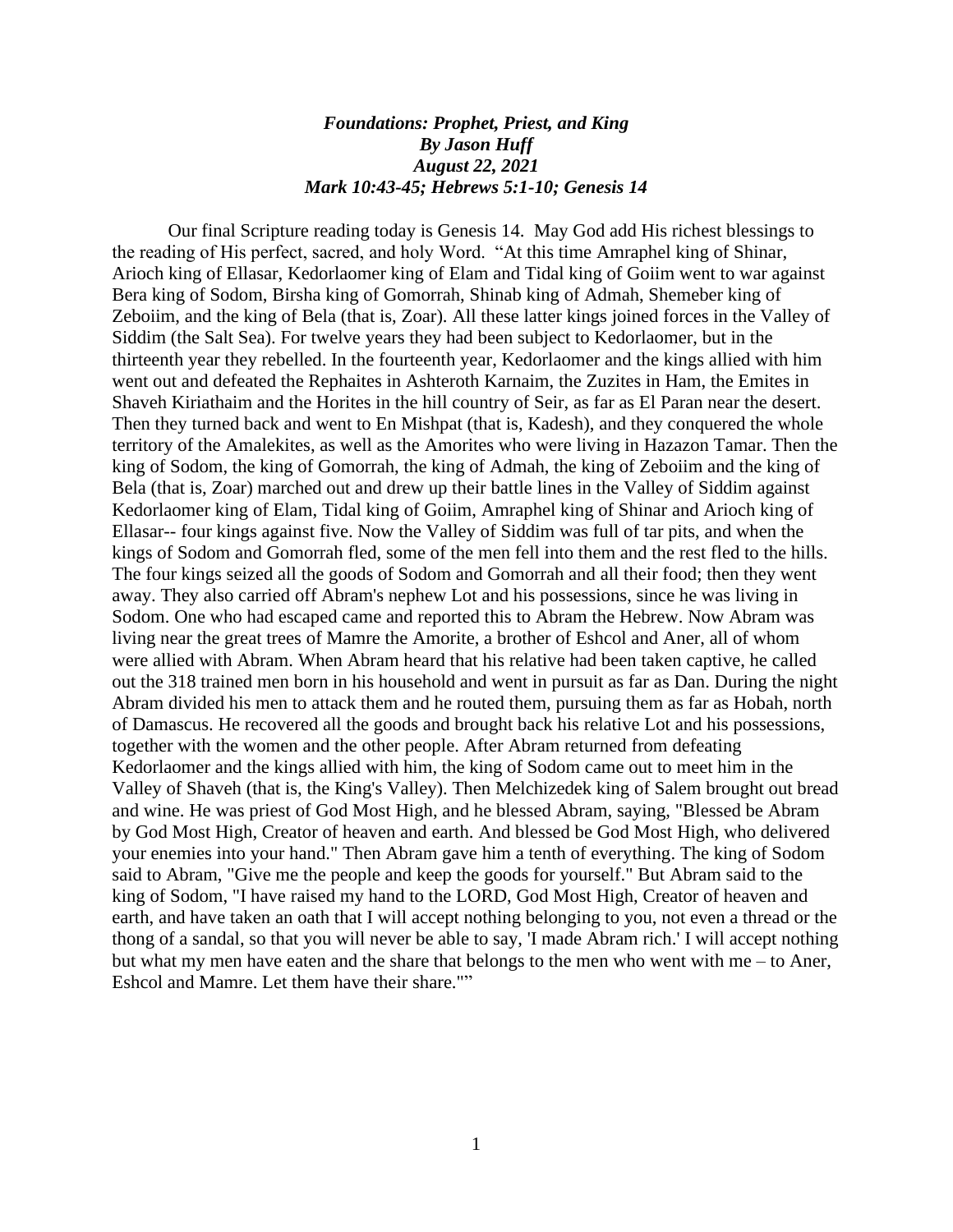The Bill of Rights is far more well-known today than the United States Constitution which it amends. Most of us know at least some of those rights – the right to free speech, to bear arms, to practice your religion, to assemble, to a speedy trial. The Constitution itself establishes Congress, the Supreme Court, and the Presidency. All vital and important to our country. But if you get bored reading about the foundation of our country's governmental system, you'll never get to the things that the government promises you as a civilian.

That's also true of some Bible passages too. Like in today's passage, it's easy to get lost in a bunch of names that trip us up, that are hard for us to pronounce, from places we don't know. It's easy to say, "OK, I've read that, I've done my spiritual duty, let's move on to something I can understand." And admittedly, this passage can be a little daunting. But in the middle of it, in the story of Lot's rescue and the appearance of a strange priest who comes out of nowhere, we have a historical event of great importance that will, thousands of years later, help to explain who Jesus is and what roles He plays in our salvation.

You might remember from last week that Lot and Abram parted company because their entourages had become too big to live together. Abram, trusting God, gave Lot the choice of anywhere he wanted to live, and Lot chose the beautiful and well-watered land near Sodom – despite knowing of the grave wickedness of Sodom's people. Meanwhile, Abram travels the other direction, once again worshiping God and hearing again the promise that he and his descendants, who would be numbered greater than the dust particles you can't even count, would inherit the land of Canaan.

This week, we switch gears, and our focus turns to a war among city-states. It seems like a lot of names and places, but the situation is pretty simple. For over a decade, Kedorlaomer and a coalition with three other kings had held sway in the region. Finally, there was a rebellion when five of the kings under Kedorlaomer's thumb allied with each other against his rule. Eventually, Kedorlaomer takes his coalition to beat down all the opposition in the land, and it gets messy, with armies battling it out, and because of the tar pits in the valley where they're fighting, there are fewer places to retreat. Kedorlaomer's coalition wins, and when they do, they raid the cities of Sodom and Gomorrah, taking with them food, goods, whatever they can lay their hands on, including people destined for slavery – and Lot was one of them.

There's something extremely important to pay attention to here – since our passage last week, Lot has gone from living near Sodom with all his herdsman and people in his household to living in Sodom proper. He was drawn to the great grasslands and beauty, but now he's living in this city that with its sister city Gomorrah was known for its immorality that went beyond the pale. What is he doing there? We don't have a good explanation – all we know is that Lot, who let his eyes deceive him into thinking he was moving into paradise, has now followed that deception right into the heart of wickedness. He and his family are now residents of a place that makes Las Vegas and Amsterdam look tame.

We're going to skip a bit to the end of the story. Abram, hearing of Lot's plight, gallops to the rescue with a contingent of his own men, and he winds up routing Kedorlaomer. We might think that the coalition had spread themselves too thin; they weren't counting on another force from the west attacking. But the reality is, God had Abram's back through all of this.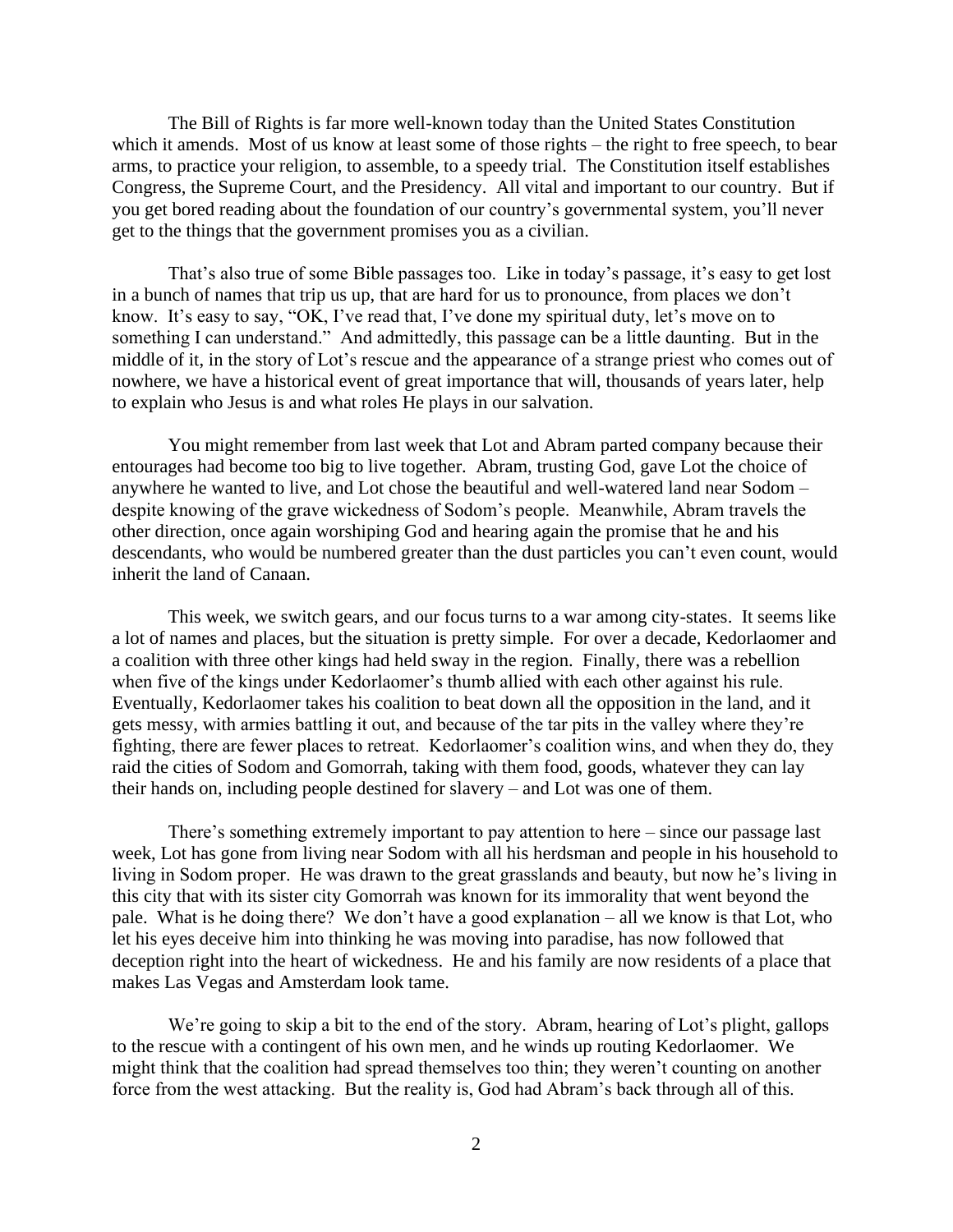So once Lot and the other people are rescued and all the stolen goods recovered, the king of Sodom comes out to meet Abram. Remember, this is a king whose rebellion was put down; he has no army; he has no right to demand anything. He's like, "Let the people go back to the city, but keep the goods for yourself." Given the circumstances, it's a bold request.

But Abram says, "I'm not going to make it so you can say you made me rich. I give back everything – just give the men who went with me [his commanders] their share." Abram wants nothing to do with Sodom or its people or its king. He won't give any reason for the king of Sodom to hold anything over him or against him. He had every right to take the goods and the people; if he had been like many of the other kings, he could have taken the people he rescued as servants or slaves, "the spoils of war." But Abram grants them their freedom to go back to Sodom, without making any alliances or creating any bonds. Yet, sadly, Lot goes back.

Here's the first theme we have to examine in this passage: *give wickedness no quarter in your life, for it can easily overwhelm your life*. Lot went from living near the Sodomites to living with them and sharing in their disasters, which are only going to get worse from here. As we said last week, the apostle Peter calls Lot righteous; he is not an evil man, but he gets caught up in this wicked city and its wicked people. Where once he was a man of the land, now he's a city dweller in the midst of it all. So much has gone wrong since he decided to pitch his tent near the heart of this region's worst evildoers. And Abram will have nothing to do with Sodom, even though he had every right to claim their riches when he defeated Kedorlaomer's army.

This theme continues throughout Scripture, throughout Jesus' teachings and the era of the New Testament. In the Sermon on the Mount, Jesus warns how lust is spiritually equivalent to adultery and rage morally equivalent to murder. Jesus showed that purity is not just about avoiding the most heinous sins but also rebuking our sinful attitudes that lead up to them. In Ephesians 4, Paul tells us to take off the old self filled with its lusts and deceits and to put on the new self given to us by Christ. In Ephesians 4:26-27, Paul says, "In your anger, do not sin – do not let the sun go down on your anger, and do not give the devil a foothold." That's ultimately what we're talking about here – give no footholds.

I have a good friend who spent time in prison for embezzlement. He didn't intend to do it. He thought he could pay it back. But he admitted that it didn't start with an expectation that he was going to steal money. It started with a habit he picked up of habitually lying. He lied about little things. He found he was good at it. So he lied about other stuff. I remember once he told me about a Star Wars video game he'd played that just didn't exist at the time. He became so experienced at lying that he lied to himself; that's where the real problem started. Thankfully, he's been on a better track for many years, but it started with giving one foothold away.

James 1:14 says, "Each person is tempted when he is lured and enticed by his own desire." I cannot tell you your desire, but we all have them. So many things seem nice and comfortable and alluring. The little ways we indulge them may not seem like much. But James continues in verse 15, "Then, after desire has conceived, it gives birth to sin; and sin, when it is full-grown, gives birth to death." Eventually, giving way to small, insignificant temptations leads to full-on sin, which then if left undealt with leads to spiritual death. Have nothing to do with sin, just as Abram had nothing to do even with the goods of Sodom taken in battle.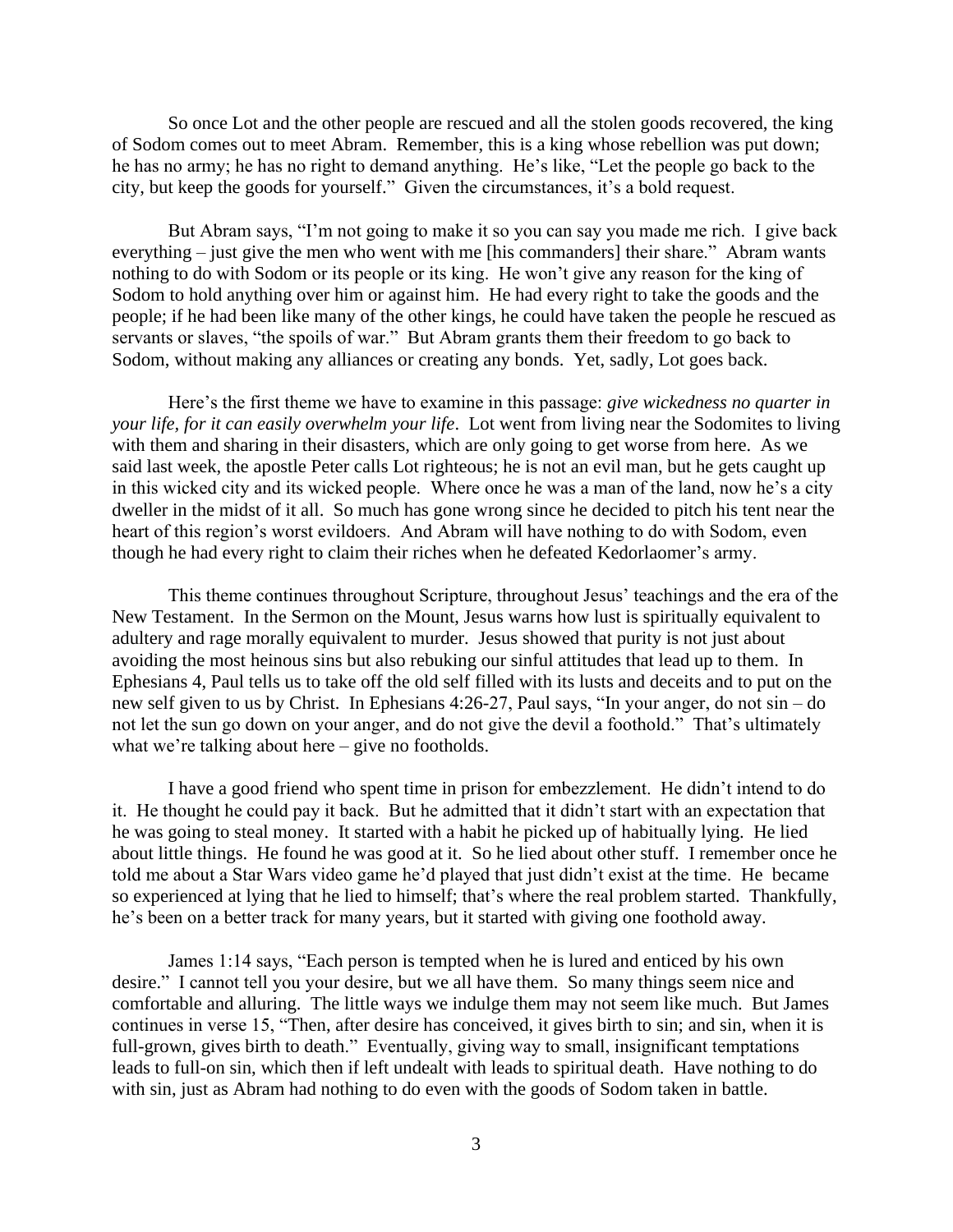Now let's move on to the fascinating part that comes out of nowhere – the sudden appearance of the king of Salem called Melchizedek. We've never heard of him; he's not been mentioned before. And more strangely, he never pops up again. He disappears from the narrative entirely. He's literally not mentioned again until David's era a thousand years later in one of the psalms. But what we do know is intriguing.

First, we have good reason to believe that Salem is the initial or shortened name for Jerusalem. Thus, we have our first introduction to the city that will be the home of God's temple and God's people, and will someday be renewed in the new heaven and new earth. Second, Melchizedek is her king. Which means that, based on the Hebrew spelling of the name Salem, Melchizedek is literally the king of peace – at least the city called Peace. Third, he is a monotheist. In a world where hundreds of gods are worshiped and every tribe has its pantheon, Melchizedek without any contact with Abram that we know of worships God Most High, creator of heaven and earth.

Forth, he brings out bread and wine to welcome Abram and refresh him and his men. Where else do we hear of bread and wine in the blessings to God's people? Fifth, Melchizedek is not just a king but a priest. This was an unusual arrangement, for someone to be both. In later Israel, under God's command, the line of priests would come only from the Levites. Israel's kings were to come from the line of David – so no one could fulfill both roles. But here, Melchizedek does so. He blessed Abram, and he wisely states that it is God who has given the victory to Abram, not any plan or strength on the part of Abram and his men. In this way, he also acts as prophet. Finally, Abram gives him a tenth of everything. Though the tithe the Israelites were to give to God and to the priests wouldn't come until centuries later, Abram gives the ten percent to honor God and the man who brings blessings from God. The king of Salem stands at complete odds with the king of Sodom; night and day difference.

This Melchizedek guy is mysterious and strange, and we could just hop over his story. But here's what I think we should see: *Throughout history, God is constantly giving us hints and clues that point to Jesus, our prophet, priest, and king*. Jesus did not pop into history out of nowhere. The Jewish people were waiting a long time for their Messiah. And here in Genesis 14, we get a quick glimpse of what the Messiah would look like, long before the Jewish people had any clue to be looking for him.

Some folks over the years have thought that Melchizedek *was* Jesus, come to visit Abram in what's called a Christophany. So many features of Melchizedek are similar, and our passage from Hebrews today compares the two. Yet Hebrews also says that Melchizedek is a *type* of Jesus, meaning that he intentionally points the way towards Jesus. His existence also explains how Jesus can be our prophet, priest, and king. Since Jesus is eternal, He comes before Melchizedek, and if Melchizedek could be a priest and king, so could Jesus, without having to come from the tribe of Levi. As our reading today says, Jesus is a priest in the order of Melchizedek. Let's also understand that because Jesus is eternal, Melchizedek is a type of Jesus, not the other way. He points to Jesus forward because Jesus will come as a man to save us from our sins, but he points backwards to Jesus who existed before him.